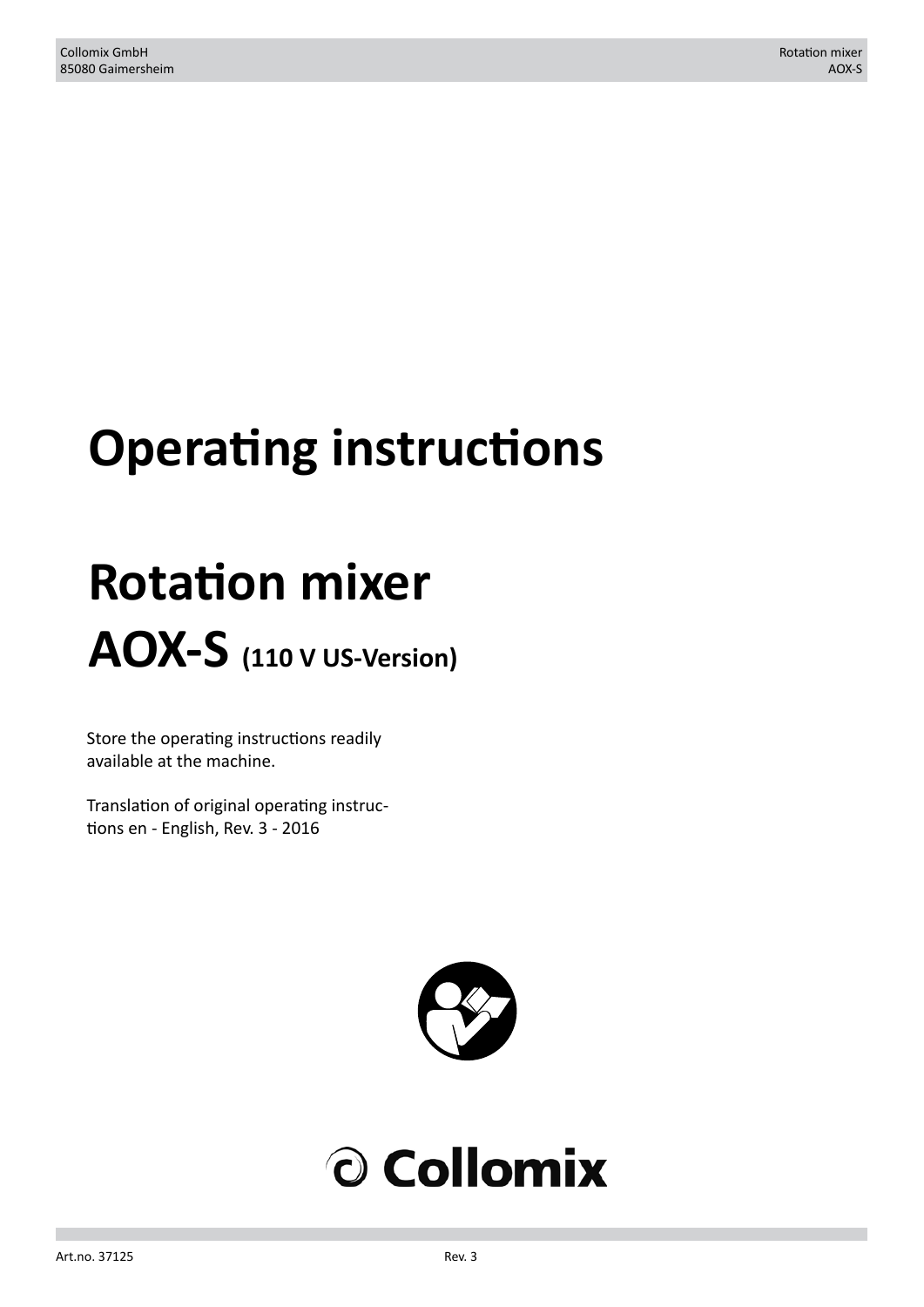# **Control elements**



- **1 Bucket holding fixture 7 Mixing tool motor**
- 
- **3 Belt eyelet 9 Scraper**
- **4 KR mixing tool 10 On/Off switch**
- **5 Mixing tool holding fixture 11 Transport handle**
- **6 Swivel arm 12 Mains plug**
- 
- **2 Mixing bucket 8 Suction nozzles for vacuum**
	-
	-
	-
	-



AOX in closed state



#### **Mixing tool KR (70151):**

Mortar, screed, concrete (-8 mm), chalk/gypsum plasters, lightweight masonry mortar, epoxy resin mortar, plastic adhesive mortar, tile adhesive

#### **Mixing tool DLX (70149):**

Thin-bed mortars, slurries, membrane and levelling compounds, liquid plastics, aqueous dispersions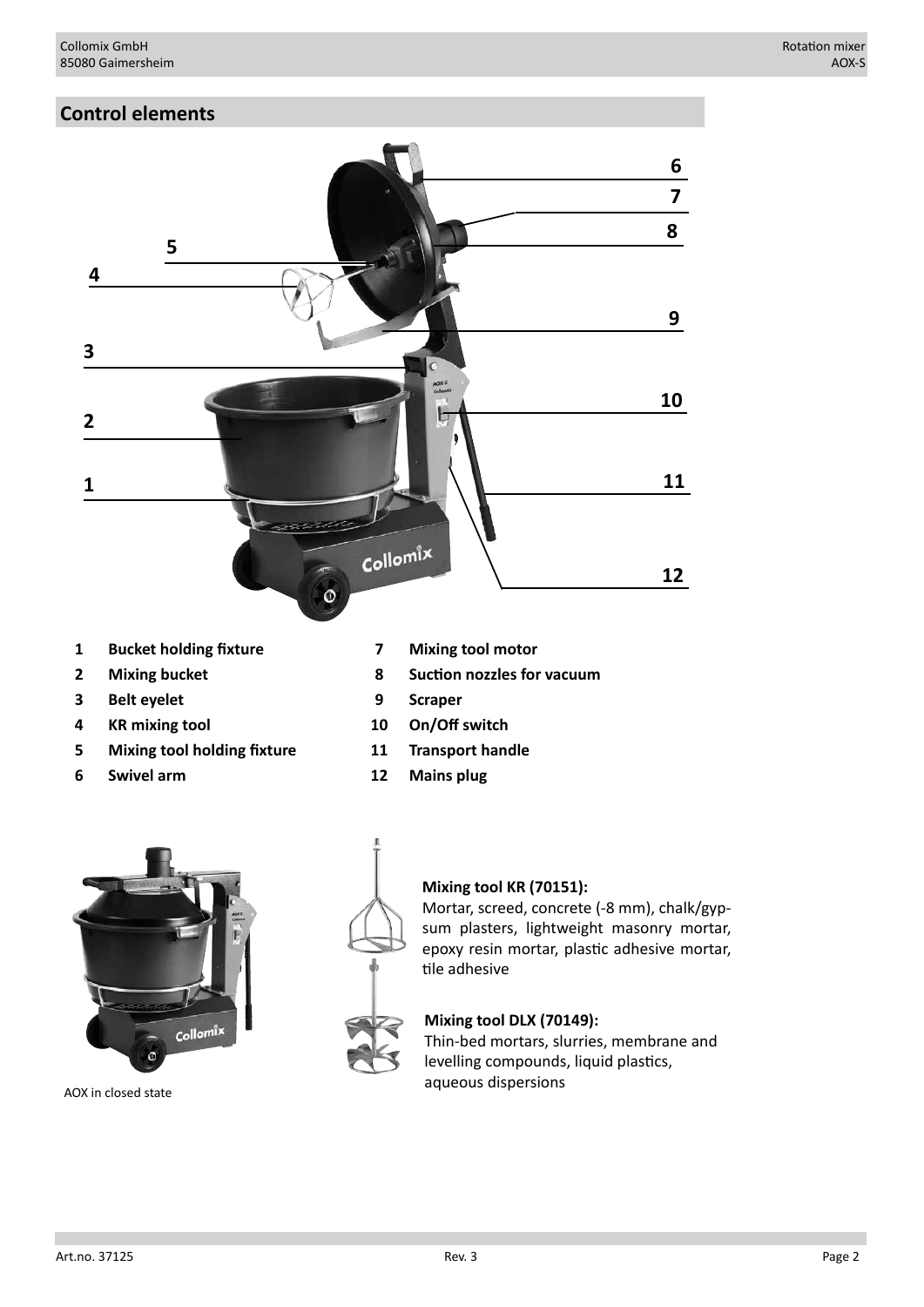# **Technical data:**

| Large mixing bucket:                          | 17 gal.                         |
|-----------------------------------------------|---------------------------------|
| Usable quantity:                              | 10.5 gal.                       |
| Rotary plate motor:                           | 0.55 kW/0.75 hp / 110 VAC 60 Hz |
| Mixing bucket speed:                          | 18 rpm                          |
| Mixing tool motor:                            | 1.1 kW/1.36 hp / 110 VAC 60 Hz  |
| Mixing tool on-load speed:                    | 610 rpm                         |
| Weight:                                       | 128 lbs                         |
| Dimensions:                                   | 23.6" x 32.2" x 34.3"           |
| Noise level in accordance with EN 60745       | 87 dB                           |
| Sound power level in accordance with EN 60745 | 98 dB                           |
| Uncertainty $K = 3$ dB                        |                                 |

# **Scope of delivery**

Machine with two mixing tools, 1x special 65 l mortar bucket, 2 x open-end wrenches SW 22 and SW 24 1x operating instructions

# **Consumables**

| Part                   | Art. no. |
|------------------------|----------|
| Mixing bucket, 17 gal. | 60403    |
| AOX-DLX mixing tool    | 70149    |
| AOX-KR mixing tool     | 70151    |
|                        |          |

# **Transport information**

The device can be moved by one person on an even surface using the foldable handle. The machine weighs 112.5 lb.

The machine must always be sufficiently secured using a transport strap or similar for vehicle transport. Only attach the strap as shown in the images.





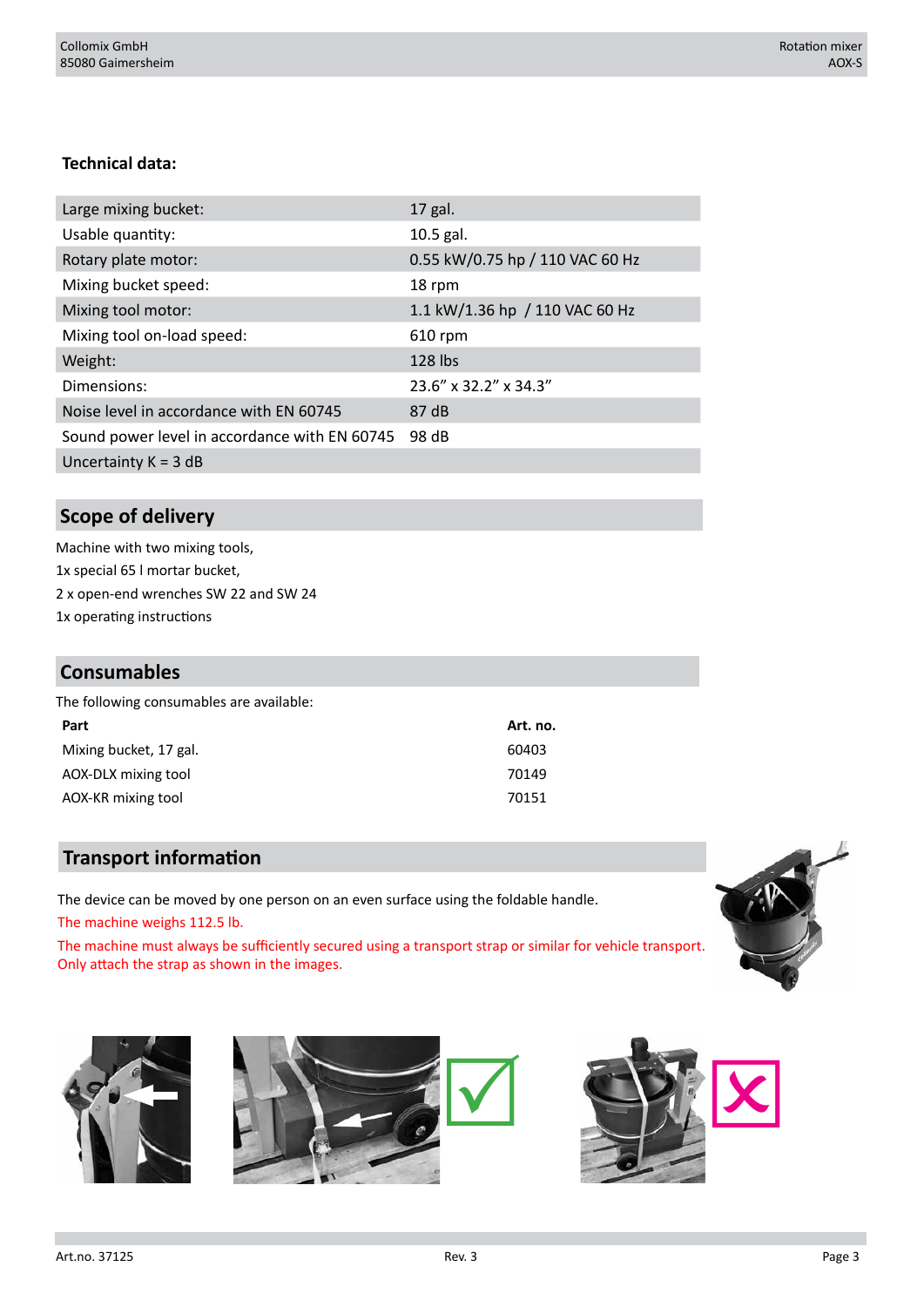# **About this document**

These instructions use symbols and labels that help you find information quickly. Read the respective explanations in the following section. Read the safety and warning information in these instructions particularly thoroughly. You can find the safety information starting from page 5. Refer to the chapter introductions and passages leading up to instructions for warnings.

The copyright for images and texts remains with Collomix GmbH.

You must read the operating instructions prior to initial commissioning. Observe the safety information. Keep for future use. This documentation is not monitored by a change service.

# **Signs and symbols**

#### **Warnings**

The following symbols and signal words are used in this documentation.

| Symbol           | <b>Meaning</b>                                                                                                                       |
|------------------|--------------------------------------------------------------------------------------------------------------------------------------|
| <b>DANGER</b>    | If this signal word is used, death or serious injuries will occur if the respective precaution-<br>ary measures are not observed.    |
| <b>WARNING</b>   | If this signal word is used, death or serious injuries may occur if the respective precau-<br>tionary measures are not observed.     |
| <b>CAUTION</b>   | If this signal word is used, minor injuries may occur if the respective precautionary meas-<br>ures are not observed.                |
| <b>ATTENTION</b> | If this signal word is used, malfunctions or material damage may occur if the respective<br>precautionary measures are not observed. |
| <b>IMPORTANT</b> | If this signal word is used, operating tips or cross-references will follow.                                                         |

#### **Structure of warnings**

#### **DANGER**

The first line describes the type and source of the danger

The second line describes the consequences if no danger prevention measures are taken.

 $\rightarrow$  The last line describes danger prevention measures.

#### **WARNING**

Risk of injuries due to non-observance of the safety symbols Non-observance of the warnings on the device and in the operating instructions can lead to injuries and further dangers.

 $\rightarrow$  Observe the warnings on the device and in the operating instructions.

The following special safety symbols are used in respective passages in these operating instructions: **Mandatory signs**

| Symbol    | Explanation                         | Symbol    | Explanation                                                                               |
|-----------|-------------------------------------|-----------|-------------------------------------------------------------------------------------------|
| $\bigcup$ | Observe information                 | <b>IX</b> | Pull the mains plug after every use. Pull the<br>mains plug prior to opening the housing. |
| Symbol    | Explanation                         | Symbol    | Explanation                                                                               |
|           | Warning against a dan-<br>ger point |           | Warning against dangerous electrical<br>voltage                                           |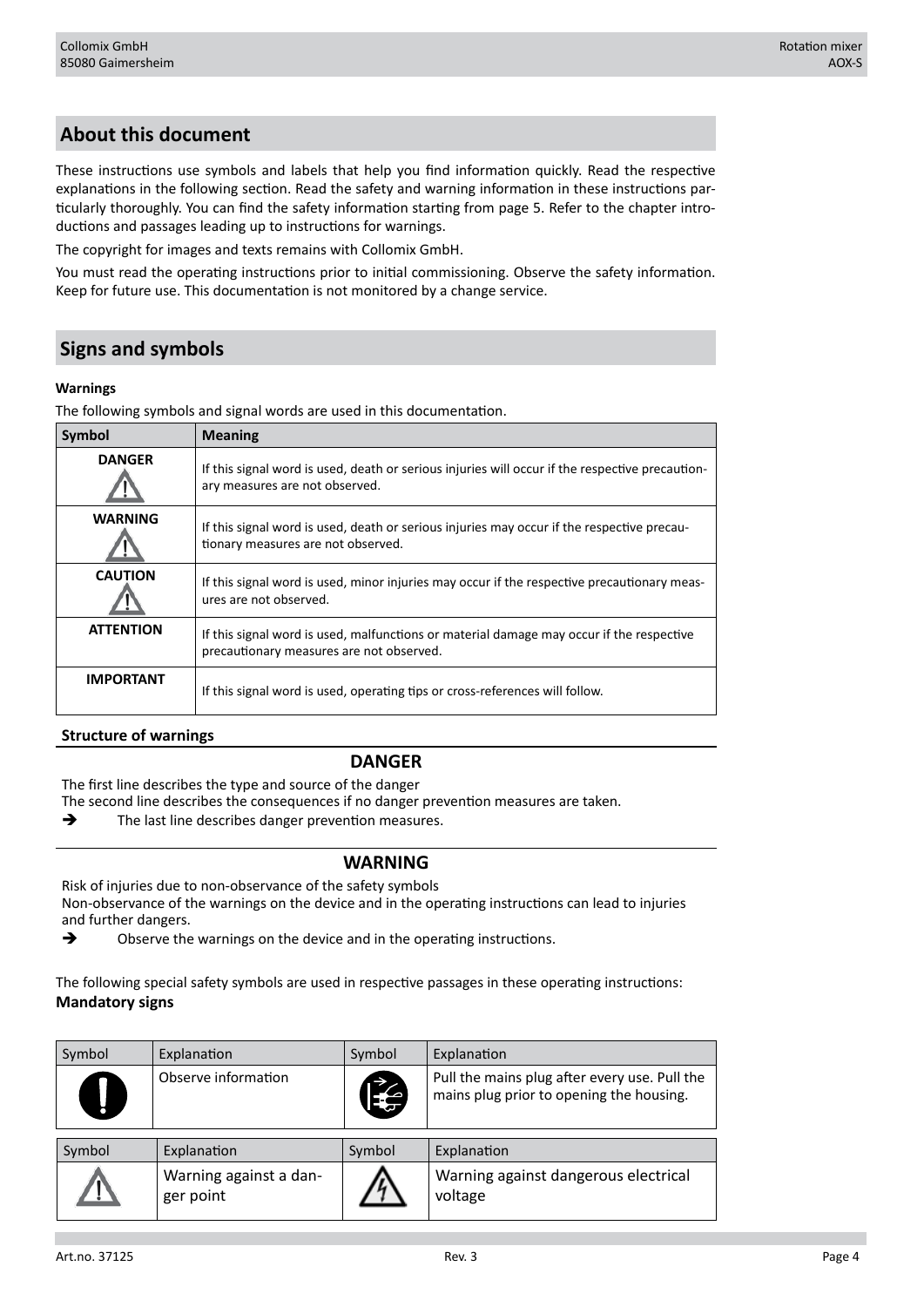# **Safety information**

**Read and observe this information prior to using the device! Non-observance can result in direct consequences for your health and physical integrity , as well as for the health and physical integrity of third parties.**

- The machine may only be used and maintained by persons familiar with the operating instructions and the applicable regulations regarding occupational safety and accident prevention.
- The machine may only be used in proper technical conditions as well as for the intended purpose and in a safety- and danger-conscious manner. In particular, damage that can impact the safety must be corrected immediately.
- X Wear tight-fitting clothes, safety shoes and no jewellery during work. Wear a hairnet for long hair.
- Wear a dust mask to protect against dust that develops in the vicinity of the mixer.
- Wear hearing protectors while working with the machine.
- $\blacktriangleright$  Ensure the device is secured safely.
- Observe the electrical regulation at the usage location when setting up the device.
- Make sure that the voltage indicated on the rating plate matches the mains voltage.
- Always pull the mains plug during non-operation, maintenance or when replacing the mixing tool.
- Only use approved cables that are labelled accordingly when working outside.
- Do not disconnect the plug from the socket by pulling on the cord. Protect the cable against heat, oil and sharp edges.
- Do not connect the device to standard electrical sockets. Always connect the devices via a residual current device (RCD) with a response current of 30 mA or less.
- If a cable reel is used, the cable must be fully unwound. There is a risk of a cable fire due to heating. A loss of power may occur as well, leading to the undervoltage protection being triggered.
- $\blacktriangleright$  Keep the device away from rain and moisture. Water penetration into an electric device increases the risk of an electric shock.
- Do not operate the device in rooms with flammable atmosphere. Risk of explosion! Do not mix any solvent-containing substances with a flash point below 70°F /21 °C.
- Do not reach with your hand or objects into the mixing vessel during ongoing mixing operation. Risk of crushing!
- Wait, until the device and/or tool comes to a complete standstill. Rotating tools can get stuck and cause injuries or damage.
- Acute risk of accidents and injuries if the safety functions are disabled on purpose.
- Do not clean the machine with water or any other liquids risk of electric shock!
- Electrical operating equipment must be subjected to a regular inspection by an electrician.
- Only remove material samples with the device at a standstill.







# **For your safety**

The AOX-S mixer was developed, produced and tested complying with the fundamental safety requirements. Despite that, there are residual risks.

- For this reason, read the operating instructions prior to operating the machine
- Store the operating instructions readily available at the machine.
- Pass on the operating instructions to any subsequent owners
- Despite all precautions taken, non-obvious residual risks may exist. Residual risks can be reduced by observing the safety information, the intended use and the operating instructions as a whole.

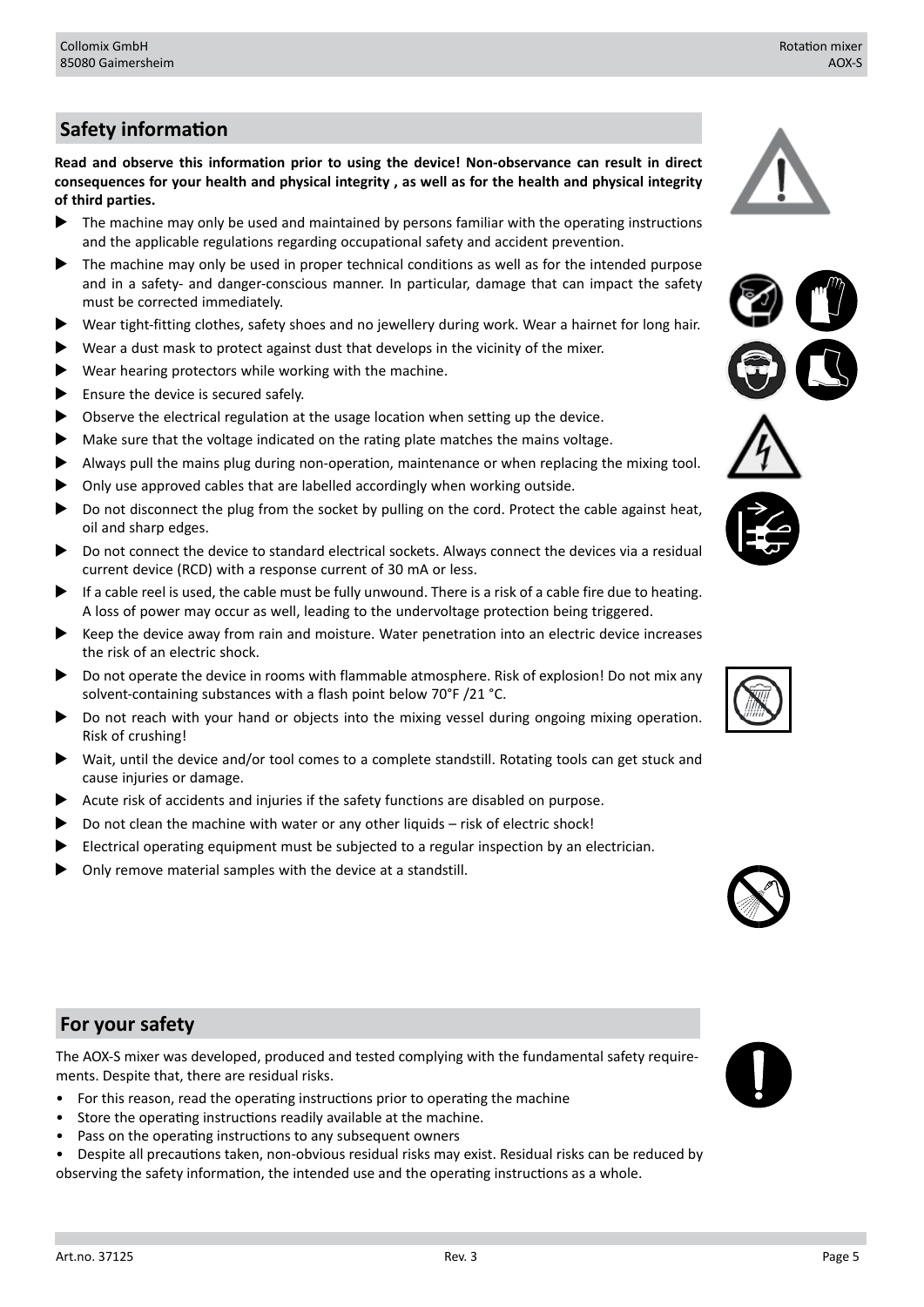# **Intended use**

The AOX-S model is a mixing device for mixing:

- Mineral mortar, plasters and adhesives
- Low-viscose, self-levelling floor coatings,
- Cement-based levelling compounds and floating screed
- Epoxy resin mortar
- Small amounts of concrete or substances that are similar to concrete with low aggregate levels
- Liquid plastics

as they are used in the construction industry.

Different mixing tools can be used for specific materials:

**KR mixing tool:** various mortars, screed, concrete (-8 mm), chalk/gypsum plasters, lightweight masonry mortar, epoxy resin mortar, adhesive mortar

**DLX mixing tool:** Thin-bed mortars (for bricks), filler and levelling compounds, bonding agents, coatings

The recommended mixing capacity amounts to a maximum of 50 litres per mixture/max. 2 sacks (material-dependent). It is recommended to test the suitability and necessary material mixing time when you start the work.

Observe the processing information of the material manufacturer regarding the used material.

Any other use of the machine or any use beyond this scope is considered unintended and thus improper. Safety and its protection can be impacted in this case. Collomix GmbH shall not be liable for any resulting damage. Intended use also includes:

- Compliance with all information in the operating instructions
- Compliance with all safety information
- Compliance with inspection and maintenance work.

**The user shall be liable for damage resulting from non-intended use.**

## **Foreseeable misuse**

Reasonably foreseeable misuse that could result in danger for the user, third parties or the machine includes:

- Use of the machine and its accessories contrary to the intended use.
- Operation of the machine using a mixing tool different from the specified one.
- Use of damaged containers or containers not suitable for the mixer.
- Mixing plastic or highly viscose materials.
- Mixing of explosive substances.
- Mixing of electrically conducting substances.
- Mixing of chemically aggressive substances and corrosive liquids.
- Mixing of food items.
- Operation of the machine outside of the physical usage limits described in chapter "Intended use".
- Operation of the machine without the intended mixing bucket or with an unsuitable container
- Operation of the machine in the maintenance position (drive unit folded up)
- Bucket overfilling
- Use of water jets or high-pressure cleaners for cleaning
- Changes to the mixer as well as add-ons or retrofits without previous agreement with Collomix GmbH.
- Operation of the machine contrary to the provisions of the operating instructions with respect to safety information, installation, operation, maintenance, setup and malfunctions.
- Bypassing or disabling of safety and protection devices of the machine.
- Operation of the machine in the case/with obvious malfunctions
- Repair, cleaning and maintenance work without disconnecting the mixer from the power supply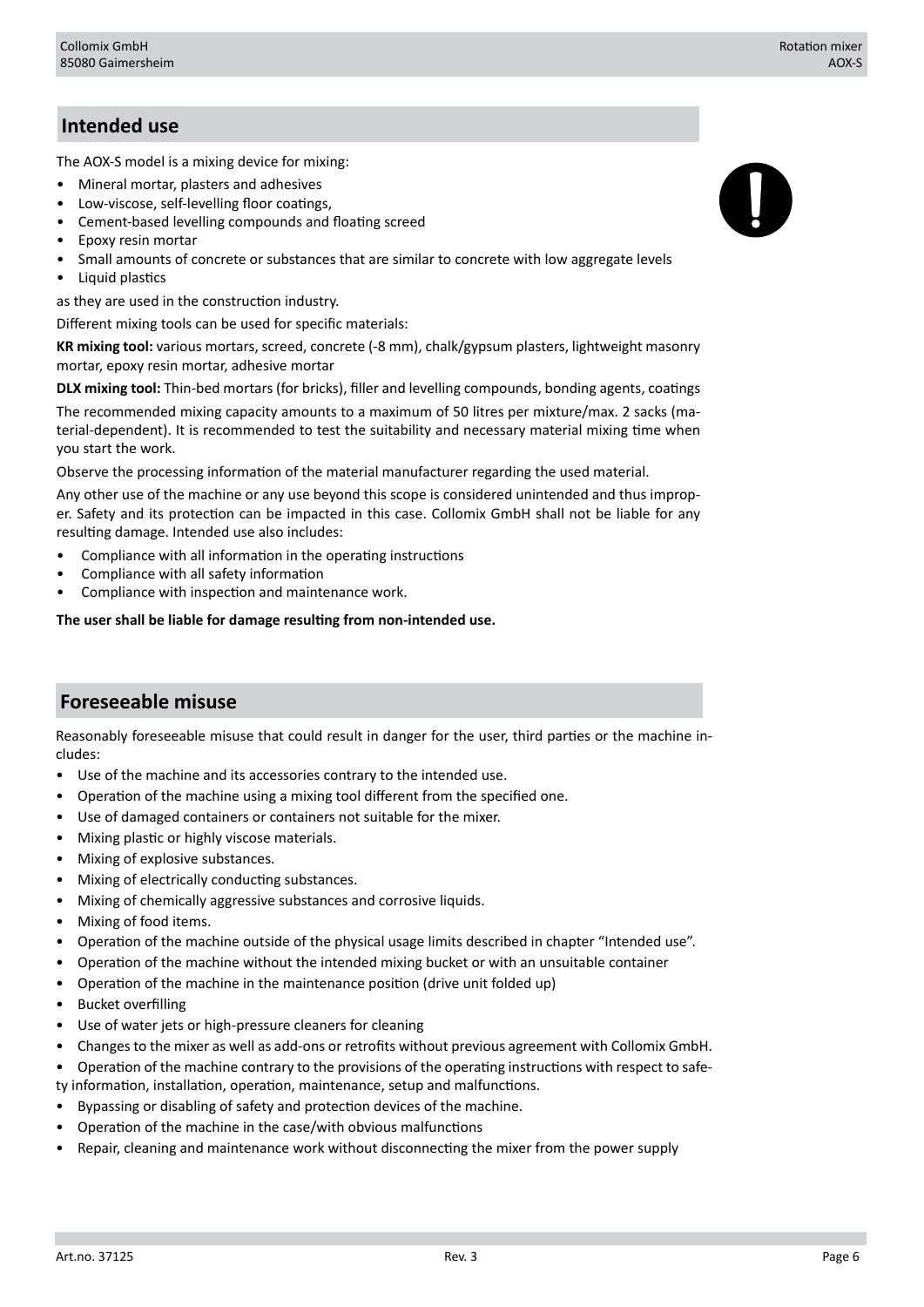# **Commissioning**

The device is delivered ready for operation in carton packaging. The net weight is 112.5 lb.

The machine and power cable must always be checked for damage prior to commissioning.

Check that the mixing tool is mounted correctly.

Check that the voltage indicated on the type plate matches the mains voltage.

Connect the machine connector to the power supply socket using a suitable extension cord (typeSJNW 3x13 AWG. It must be fitted with a residual current interruption system (RCD e.g. earth leakage circuit breaker).

A deduster can be connected to the mixer via the  $\emptyset$  35 mm / 1.38" adapter to reduce the dust load that personnel are exposed to on the construction site. This deduster should be equipped with a fine filter system to stop the dust accordingly.

# **Operation**

#### **WARNING**

### **Risk of injuries due to rotating mixing tool.**

Do not reach into the mixing drum or handle tools in the mixing drum during mixing.

The machine must only be used with the mixing bucket provided.

- When the device is in an open state, fill the mixing bucket with water and the mixing material.
- Press the green START button "I"- the mixing bucket will start to turn.
- Fold down the swivel arm with the mixing tool and submerge it in the mix; the mixing tool starts. Through the rotation of the bucket, the mix is guided to the mixing tool.
- Press the **red OFF button "0"** to terminate the mixing process. The machine stops.
- Alternatively: The mixing tool drive is switched off as soon as the swivel arm is lifted. The bucket continues to turn. Switch it off via the red STOP button "0".
- **IMPORTANT!**

Please remove the full bucket using the trolley (accessory). Do not lift the full bucket out of the machine by yourself.

- Change the mixing tool with an open-end wrench on the hexagonal holding fixture of the tool and position on the agitator shaft and remove.
- The recommended fill level of the mixer is dependent on the density and viscosity of the material. A test mixture is recommended in individual cases.
- The bucket including the ready-mixed material can be lifted out of the machine using a trolley and can then be moved to the intended location.





Mains plug

Deduster connection



ON/OFF switch



Replace the mixing tool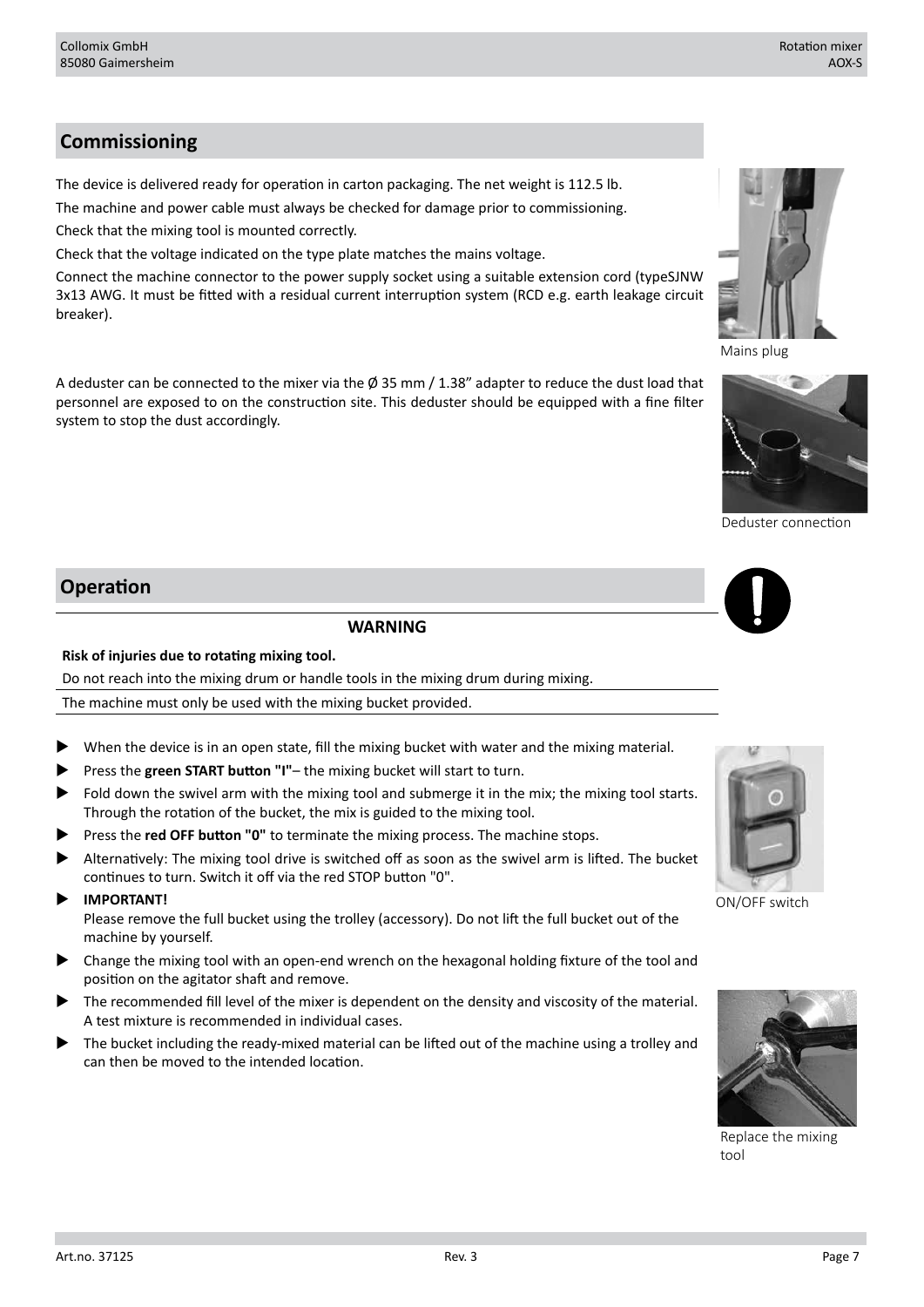# **Troubleshooting**

The machine is fitted with an undervoltage trigger. If it triggers, the machine is stopped. This may occur due to the following reasons:

- Voltage drop in the mains supply
- Supply cable too long
- Power supply disconnected

Restart after the malfunction is corrected.

The thermal circuit breaker on the motor switches off if the bucket drive is overloaded due to an excess of mixing material or if the mix is too viscous. Reduce the amount of mixing material and allow the motor to cool down. The start again.

If the mixing tool motor switches itself off, check the length of the carbon brushes. They switch themselves off automatically. Check the carbon brushes for ease of movement and clean, if required.

# **Care and maintenance**

**The mixer must always be disconnected from the power supply by pulling the mains plug prior to any maintenance and cleaning work.**

Clean the machine immediately after use. Never clean with running water. Placing some wet sand in a bucket can help clean the mixing tool. Allow to run briefly and the mixing tool will be clean.

Ensure the machine and control elements are kept clean and fully functional. Regularly grease moveable parts with ESSO EP 2 or Mobilux EP 2.

Replace damaged or bent machine parts.

The ventilation openings on the mixing tool drive must be kept clean and clear to ensure sufficient cooling. Blocked ventilation openings will lead to the destruction of the device.

The mixing tool drive has carbon brushes that switch off automatically. The machine switches off when the minimum length is reached. Ensure carbon brushes are replaced by a qualified electrician.

Repairs or functional faults to the electric system must only be carried out by authorised workshops.

Worn mixing buckets should only be replaced with the Collomix original mixing bucket, Art. no. 60403. Correct functioning is only guaranteed with this bucket.

## **Repair**

Have repairs on the electrical system only performed by expert personnel or Collomix Factory Service. Only use original Collomix accessories and spare parts.

**DANGER**

# **Danger to life due to dangerous electrical voltage**

Never open the covers or safety devices of the machine. Repairs may only be performed by trained expert personnel. After repair completion, verify and document the proper condition of all safety devices and the electrical equipment.

Do not reconstruct, change or remove safety-relevant parts!

**Additional add-ons may not impact safety and must be approved by the manufacturer.**





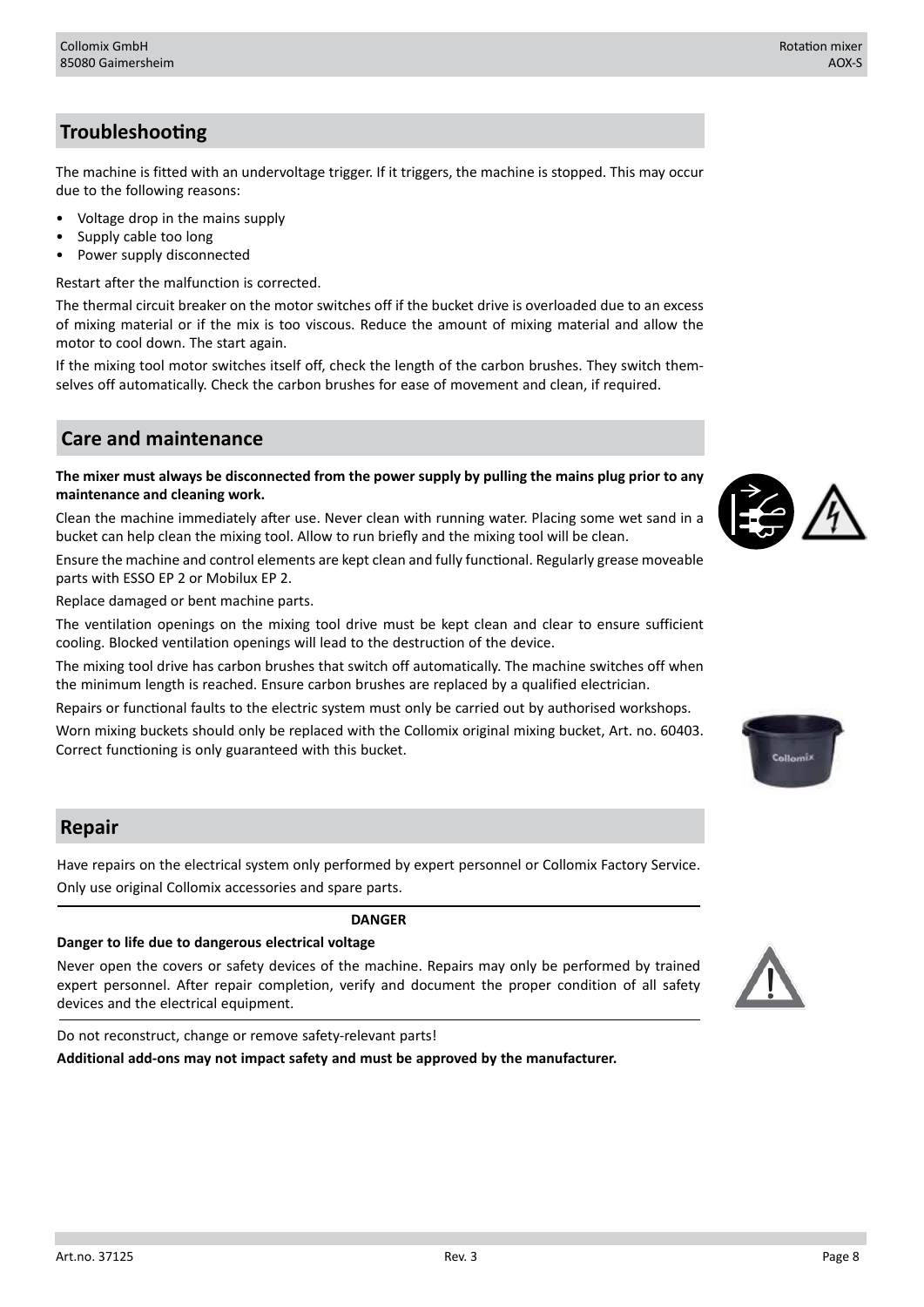# **Disposal**

The device, accessories and packaging should be disposed of in an environmentally friendly way. Do not dispose of in household waste.

Electric devices do not belong in the household waste. Non-functional equipment can be recycled at public collection centres for electrical waste.

## **Warranty**

The manufacturer grants a 24 months warranty covering manufacturing and material defects for this device. Please enclose proof of purchase with a warranty claim.

Any warranty and liability claims are excluded in the case of personal injuries and/or material damage, if they are caused by one or several of the following causes:

- Unintended use of the machine
- Improper commissioning, operation and maintenance of the machine
- Damage due to excessive contamination and/or insufficient cleaning.
- Unauthorised structural changes of the machine
- Improperly performed repairs and/or use of third-party spare parts.

# **Declaration of EC Conformity**

We hereby declare on our sole authority that this product complies with the following standards or normative documents: EN 12100, EN 60204-1; EN 60745-1:2009; EN 60745-2-1:2010; EN 55014, EN 61000-3-2; EN 61000-3-3

as per the provisions of Directives 2014/30/EU, 2006/42/EC, 2011/65/EC

Gaimersheim, 20/04/2016 Alexander Essing, Executive Management

Technical documentation to be requested from" Collomix GmbH Technical Development Department Daimlerstr. 9, 85080 Gaimersheim Germany